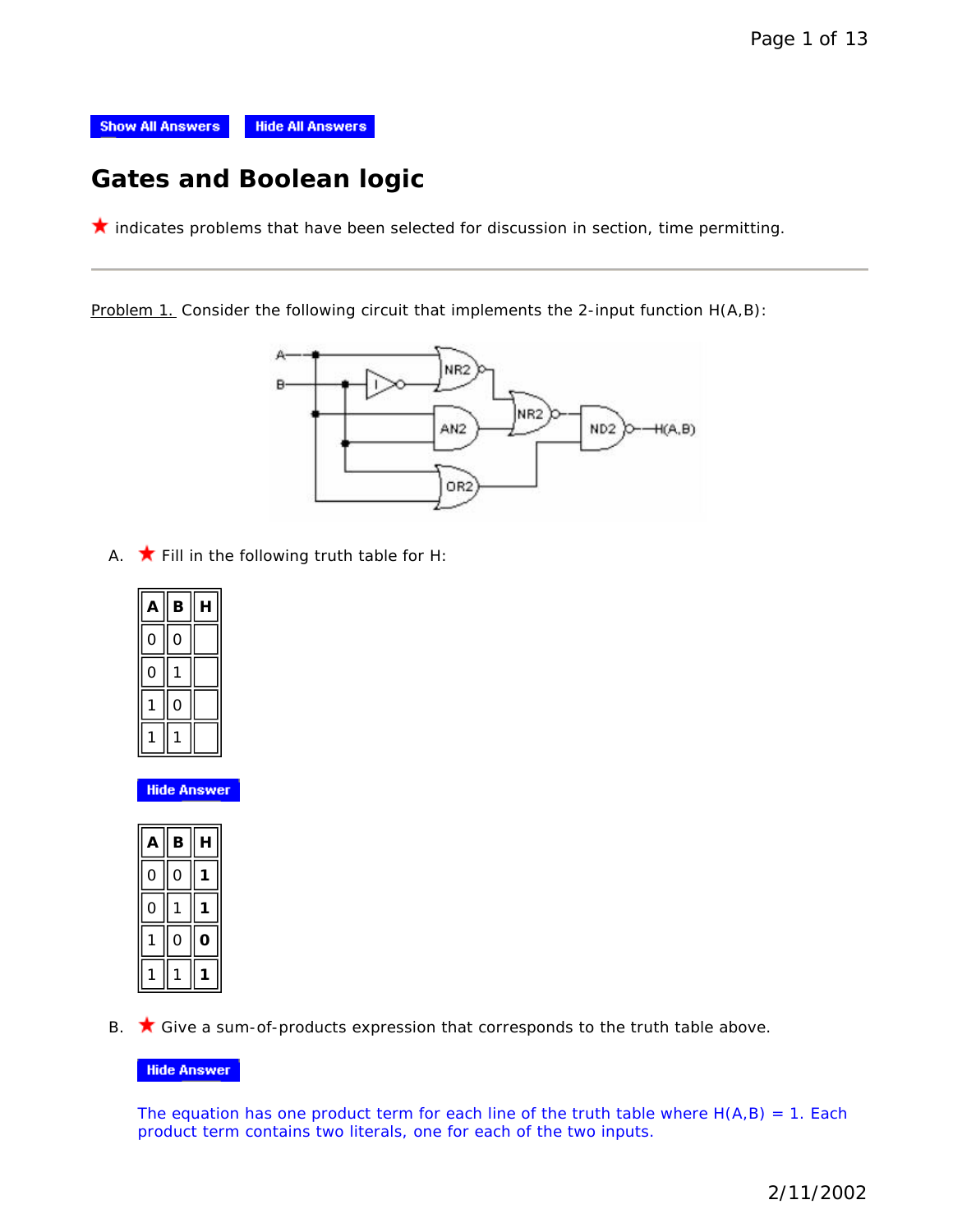$\mathcal{L} = \mathcal{L} \times \mathcal{L} = \mathcal{L}$  $H = A*B + A*B + A*B$ 

C.  $\star$  Using the following table of timing specifications for each component, what are t<sub>CD</sub>, t<sub>PD</sub> and  $t_R$  for the circuit shown above?

| $ {\mathsf{gate}}\ $ t <sub>CD</sub> $\ $ t <sub>PD</sub> $\ $ t $_{\mathsf{R}}$ |                                        | $t_F$ |  |
|----------------------------------------------------------------------------------|----------------------------------------|-------|--|
|                                                                                  | $\sqrt{3} \text{ps}$   15ps  8ps   5ps |       |  |
| $\boxed{\text{ND2}}$ 5ps $\boxed{30}$ ps $\boxed{11}$ ps $\boxed{7}$ ps          |                                        |       |  |
| AN2 12ps 50ps 13ps 9ps                                                           |                                        |       |  |
| NR2 5ps 30ps 7ps 11ps                                                            |                                        |       |  |
| $\sqrt{OR2}$ $\sqrt{12ps}$ 50ps $\sqrt{9ps}$ $\sqrt{13ps}$                       |                                        |       |  |

## **Hide Answer**

 $t_{CD} = cd(NR2) + cd(NR2) + cd(ND2) = 15ps$ = minimum considering all paths from inputs to output  $t_{PD} = pd(AN2) + pd(NR2) + pd(ND2) = 110ps$ = maximum considering all paths from inputs to output  $t_r = r(ND2) = 11ps$ = rise time of gate that drives output

## Problem 2. **Gates and Boolean equations**

A. Show the Boolean equation for the function F described by the following circuit:



**Hide Answer** 

#### $\bot$  and  $\bot$  and  $\bot$  $F(A,B,C,D) = A*B + A*C*D + A*B*C$

B. ★ Consider the circuit shown below. Each of the control inputs, C0 through C3, must be tied to a constant, either 0 or 1.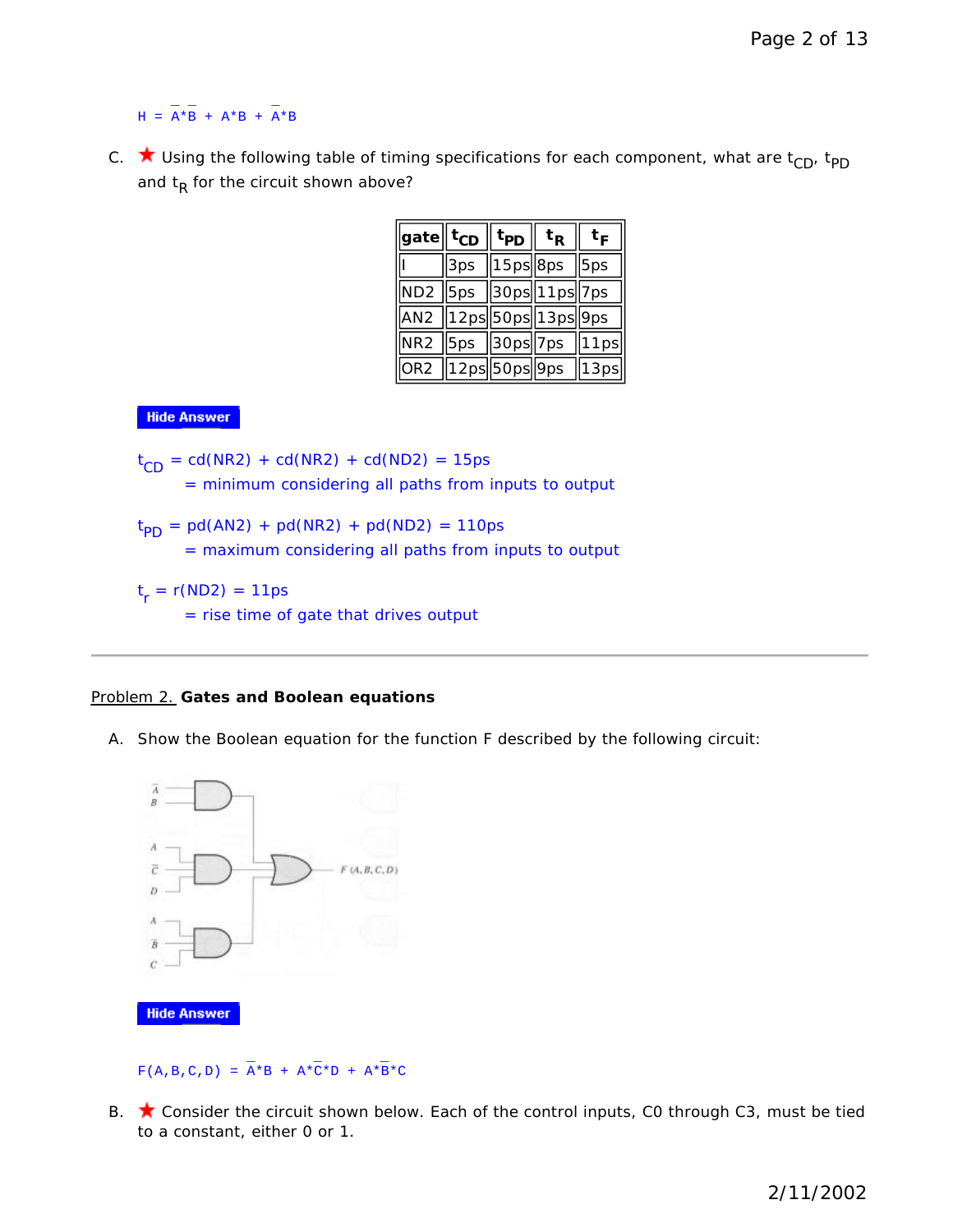

What are the values of C0 through C3 that would cause F to be the *exclusive OR* of A and B?

## **Hide Answer**

We want F to be 1 when A=1 and B=0, or when A=0 and B=1. So  $CO = 0$ ,  $C1 = 1$ ,  $C2 = 1$ ,  $C3$  $= 0.$ 

C.  $\bigstar$  Can any arbitrary Boolean function of A and B be realized through appropriate wiring of the control signals C0 through C3?

## **Hide Answer**

Yes. This circuit implements a 4-input MUX with its two select lines connected to A and B. By choosing the appropriate values for C0 through C3 we can implement any of the 16 possible Boolean functions of A and B.

D. Give a sum-of-products expression for each of the following circuits: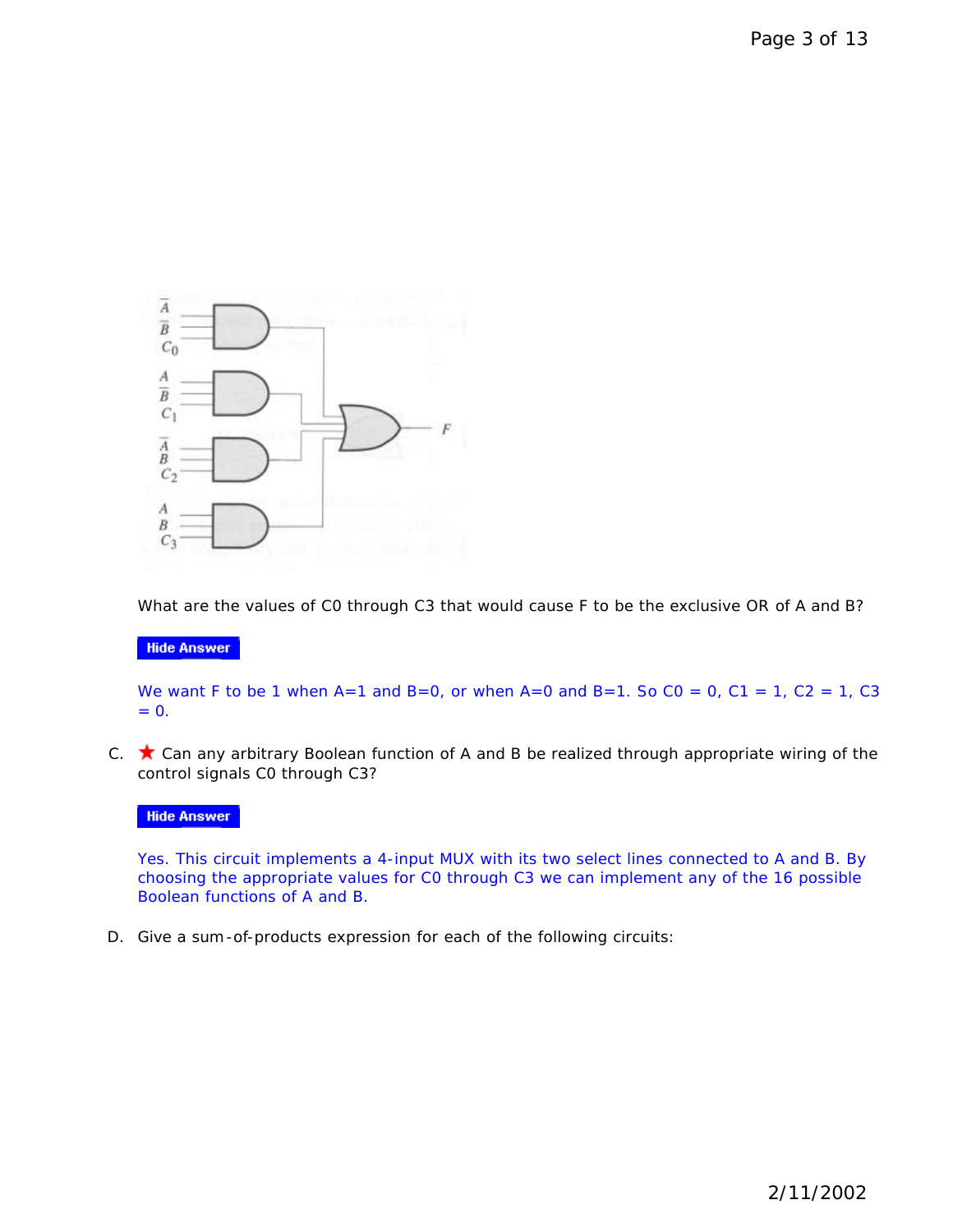

## **Hide Answer**

- $\mathbb{L}$  and  $\mathbb{L}$  $(A) = A*B + B + C$  $\mathbb{L}$  and  $\mathbb{L}$  $(B) = A*C + B*C$  $\mathbb{L}$  and  $\mathbb{L}$  $(C) = A*C + B*C$  $\bot$  and  $\bot$  and  $\bot$  and  $\bot$  $(D) = A*B + A*C*D + A*B*C$  $\bot$   $\bot$
- $(E) = A*D + B*C + B*D$
- E. Give a canonical sum-of-products expression for the Boolean function described by each truth table below

| А | $\boldsymbol{B}$ | C | F(A, B, C) | B        | C        | G(A, B, C) |
|---|------------------|---|------------|----------|----------|------------|
|   |                  |   |            | $\Omega$ | $\Omega$ |            |
| 0 |                  |   |            |          |          |            |
|   |                  |   |            |          |          |            |
|   |                  |   |            |          |          |            |
|   |                  |   |            |          |          |            |
|   |                  |   |            |          |          |            |
|   |                  |   |            |          |          |            |
|   |                  |   |            |          |          |            |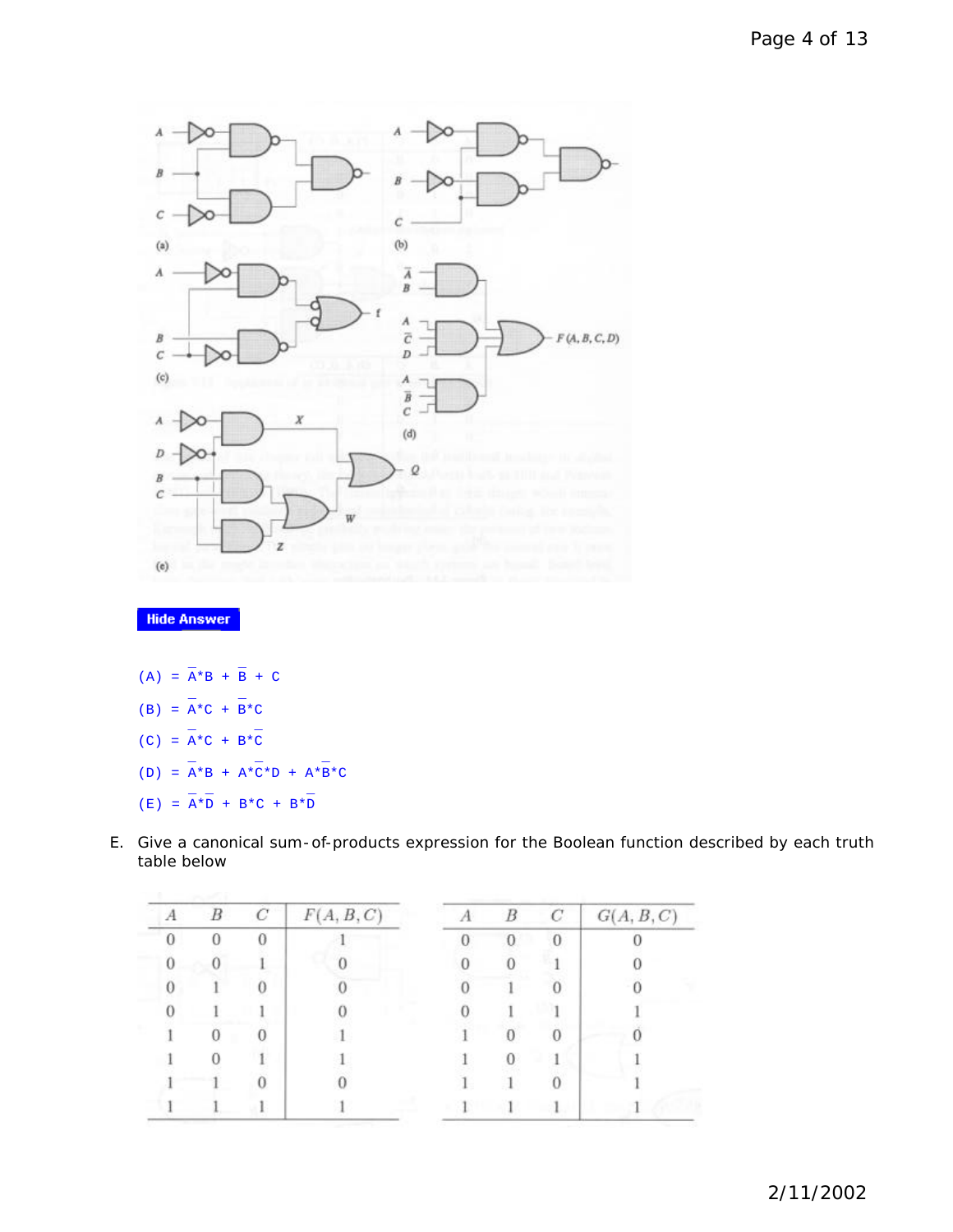## **Hide Answer**

We can construct a sum-of-products expression from a truth table by writing down a product term for each line of the table where the output is 1. Each product term contains all the input variables: directly (ie, "A") if that variable is 1 for this line of the truth table, or negated (ie, "not A") if that variable is 0 for this line of the truth table. We then OR the product terms together to get the final expression:

```
\bot \bot \bot \bot \bot \bot \bot \botF(A,B,C) = A*B*C + A*B*C + A*B*C + A*B*C\bot and \bot and \bot and \botG(A,B,C) = A*B*C + A*B*C + A*B*C + A*B*C
```
F. We've seen that there are a total of sixteen 2-input Boolean functions. How many 5-input Boolean functions are there?

#### **Hide Answer**

There are 2 $^{2^5}$  = 2 $^{32}$  5-input boolean functions. To see why, recall that the truth table for a 5 input function will have 32 rows, one for each possible combination of the 5 inputs. The output column for each row can be filled in with one of two choices ("0" or "1"), for a total of  $2^{32}$ possible ways of filling in the output column for all 32 rows.

Problem 3. A priority encoder has inputs that are assigned some predetermined order. The output is the binary encoding of the first "1" valued input from the ordered list, and it is zero otherwise.

A.  $\star$  Give the truth table for a 3-input priority encoder.

## **Hide Answer**

Assume the inputs are A, B, C with A having priority 3, B priority 2 and C priority 1:

|   |                     |              | A B C   P1 P0                      |              |  |
|---|---------------------|--------------|------------------------------------|--------------|--|
|   |                     |              |                                    |              |  |
|   | $0\quad 0\quad 0$   |              | $\begin{array}{ccc} \n\end{array}$ | 0            |  |
|   |                     |              | 0 0 1   0 1                        |              |  |
|   | $0\quad 1\quad 0$   |              |                                    | $\Omega$     |  |
|   | $0 \quad 1 \quad 1$ |              | $\mathbf{1}$                       | 0            |  |
|   | $1\quad 0$          | $\mathbf 0$  | $\mathbf{1}$                       | 1            |  |
|   | $1 \quad 0 \quad 1$ |              | $\vert$ 1                          | $\mathbf{1}$ |  |
|   | $1\quad 1$          | - 0          | $\mathbf{1}$                       | $\mathbf{1}$ |  |
| 1 | $\mathbf{1}$        | $\mathbf{1}$ | $\mathbf{1}$                       |              |  |

B.  $\star$  Give a sum of products realization of this priority encoder.

#### **Hide Answer**

\_ \_ \_ \_ \_ \_ \_  $P1 = A*B*C + A*B*C + A*B*C + A*B*C + A*B*C + A*B*C + A*B*C = A + B$  $\mathbb{L} \subseteq \mathbb{L}$  and  $\mathbb{L} \subseteq \mathbb{L}$  and  $\mathbb{L} \subseteq \mathbb{L}$  and  $\mathbb{L} \subseteq \mathbb{L}$  and  $\mathbb{L} \subseteq \mathbb{L}$  $P0 = A*B*C + A*B*C + A*B*C + A*B*C + A*B*C = A + B*C$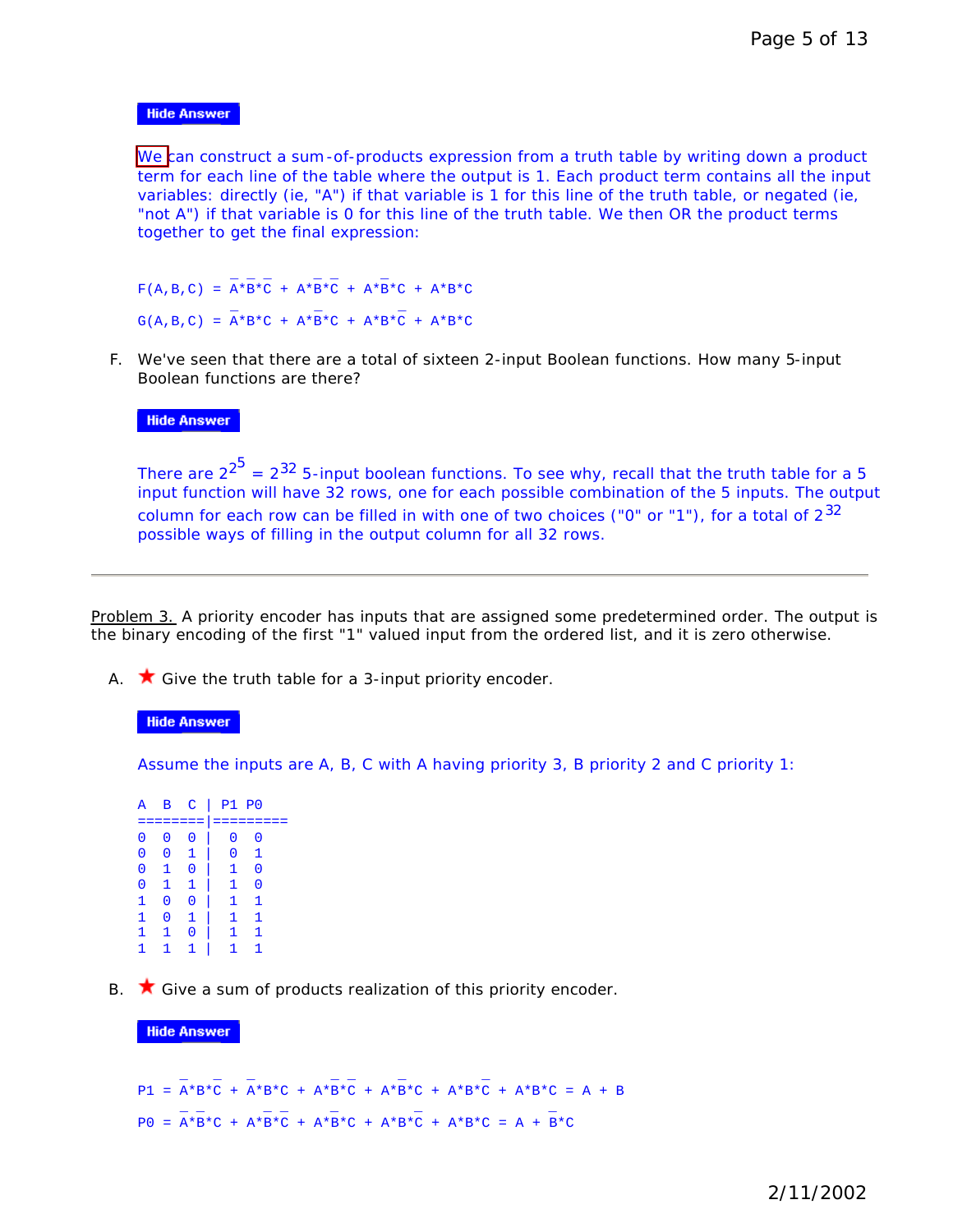Problem 4. Suppose we are building circuits using only the following three components:

- inverter:  $tcd = 0.5$ ns,  $tpd = 1.0$ ns,  $tr = tf = 0.7$ ns
- 2-input NAND:  $tcd = 0.5$ ns,  $tpd = 2.0$ ns,  $tr = tf = 1.2$ ns
- 2-input NOR:  $tcd = 0.5$ ns,  $tpd = 2.0$ ns,  $tr = tf = 1.2$ ns

Consider the following circuit constructed from an inverter and four 2-input NOR gates:



A.  $\star$  What is t<sub>PD</sub> for this circuit?

#### **Hide Answer**

t<sub>PD</sub> for the circuit is the maximum cumulative propagation delay considering all paths from any input to any output. In this circuit, the longest path involves three 2-input NAND gates with a cummulative  $t_{\text{PD}} = 6$ ns.

B.  $\star$  What is t<sub>CD</sub> for this circuit?

### **Hide Answer**

 $t_{CD}$  for the circuit is the minimum cumulative contamination delay considering all paths from any input to any output. In this circuit, the shortest path involves two 2-input NAND gates with a cumulative  $t_{CD} = 1$ ns.

C.  $\star$  What is the output rise time for this circuit?

#### **Hide Answer**

The output rise time is determined by tr of the gate connected to OUT. In this case, it's a 2 input NAND with  $tr = 1.2$ ns.

D. **\*** What is  $t_{\text{PD}}$  of the *fastest* equivalent circuit (i.e., one that implements the same function) built using only the three components listed above?

#### **Hide Answer**

The most straightforward way to determine the functionality of a circuit is to build a truth table: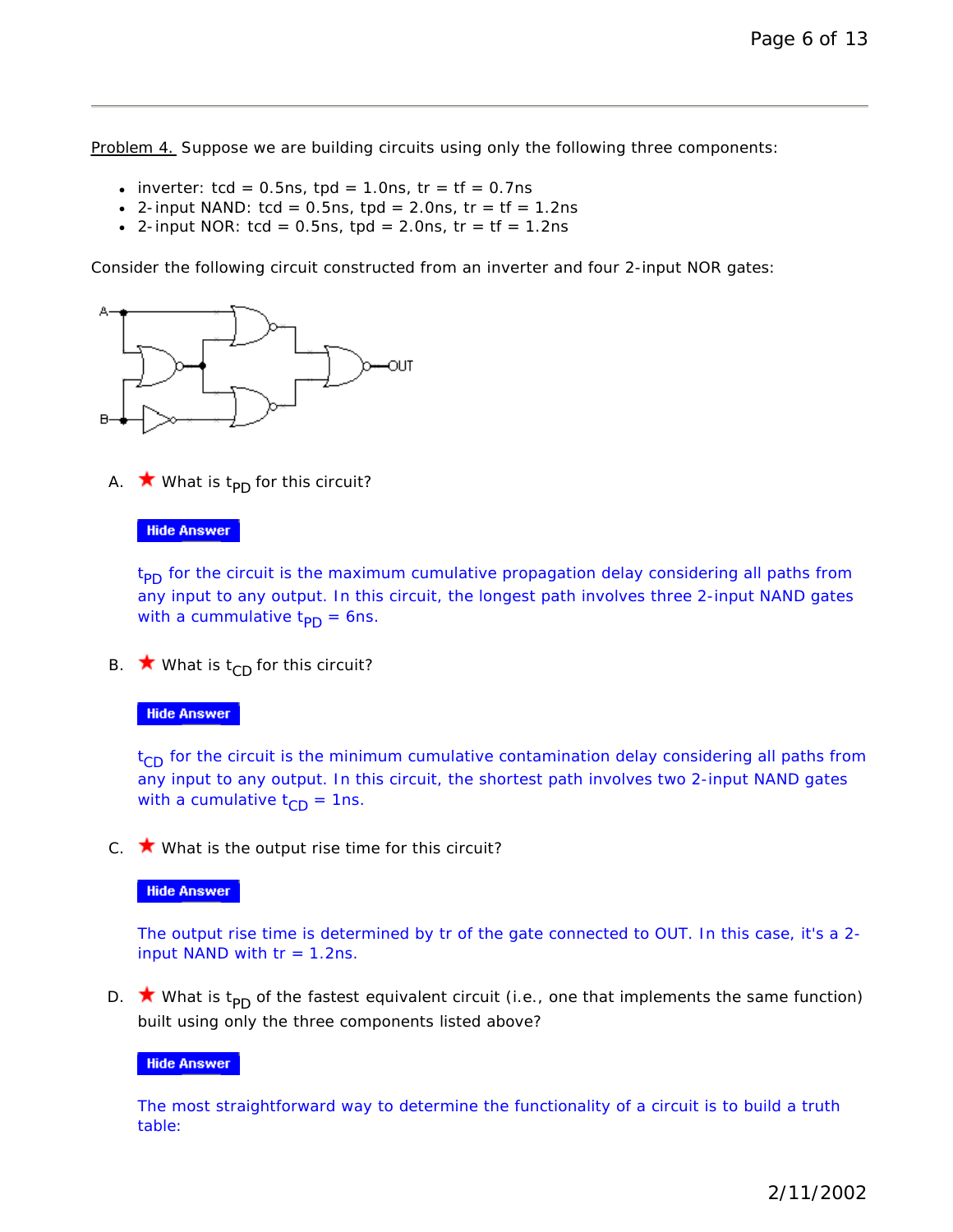

X.

## Problem 6. **The Mysterious Circuit X**

A. Determine the function of the Circuit X, below, by writing out and examining its truth table. Give a minimal sum-of-products Boolean expression for each output.



**Hide Answer**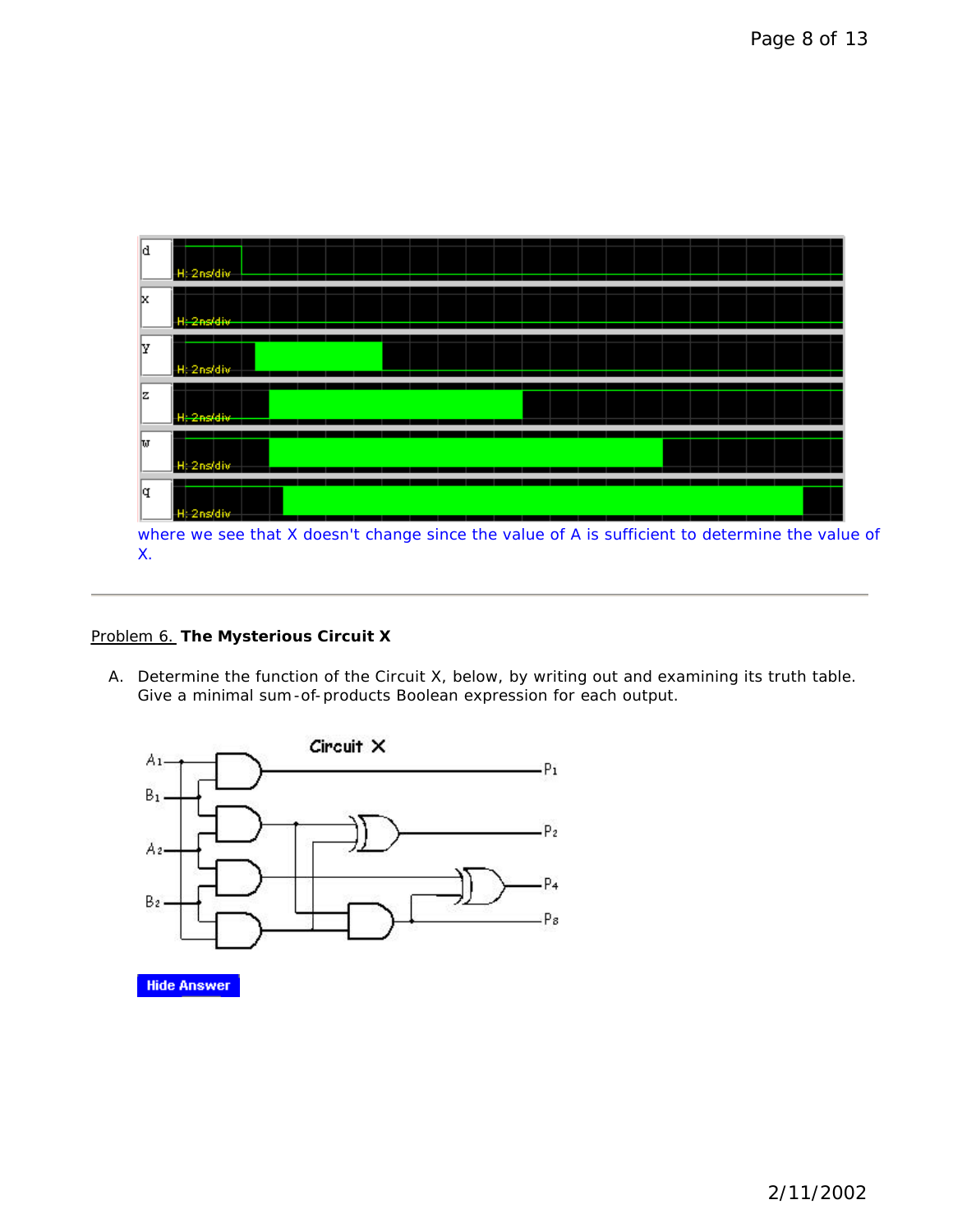| А              | Ą                                           | В,             | B | $P_8$          | P                                         | Р,             | P            |
|----------------|---------------------------------------------|----------------|---|----------------|-------------------------------------------|----------------|--------------|
| 0              | 0                                           | 0              | 0 | 0              | 0                                         | 0              | $\mathbf{0}$ |
| $\overline{0}$ | $\mathbf{0}$                                | $\overline{0}$ | l | $\mathbf{0}$   | $\mathbf{0}$                              | $\bf{0}$       | $\bf{0}$     |
| $\mathbf{0}$   | $\mathbf 0$                                 |                | 0 | $\mathbf{0}$   | $\overline{0}$                            | 0              | 0            |
| $\bf{0}$       | $\overline{0}$                              |                |   | $\mathbf{0}$   | $\mathbf{0}$                              | $\overline{0}$ | $\mathbf{0}$ |
| $\bf{0}$       |                                             | 0              | 0 | $\mathbf{0}$   | $\mathbf 0$                               | 0              | 0            |
| $\mathbf{0}$   |                                             | $\overline{0}$ | 1 | $\mathbf{0}$   | $\overline{0}$                            | $\overline{0}$ | $\mathbf{1}$ |
| $\bf{0}$       |                                             |                | 0 | $\overline{0}$ | $\overline{0}$                            |                | 0            |
| $\overline{0}$ | 1                                           |                | 1 | $\mathbf{0}$   |                                           |                | $\mathbf{1}$ |
|                |                                             | 0              | Ö | $\mathbf{0}$   | $\begin{matrix} 0 \\ 0 \\ 0 \end{matrix}$ | 0              | $\mathbf{0}$ |
|                | $\begin{smallmatrix}0\0\0\end{smallmatrix}$ | 0              |   | $\mathbf{0}$   |                                           |                | $\mathbf{0}$ |
|                |                                             |                |   | $\mathbf{0}$   |                                           | 0              | $\mathbf{0}$ |
|                | $\overline{0}$                              |                |   | $\mathbf{0}$   |                                           |                | $\bf{0}$     |
|                |                                             | 0              | 0 | $\mathbf{0}$   | 0                                         | 0              | 0            |
|                |                                             | $\overline{0}$ |   | $\overline{0}$ | 0                                         |                | i            |
|                |                                             |                |   | 0              |                                           |                | 0            |
|                |                                             |                |   |                | 0                                         | 0              |              |

$$
P_8 = A_2 A_1 B_2 B_1
$$
  
\n
$$
P_4 = A_2 B_2 \overline{B_1} + A_2 \overline{A_1} B_2
$$
  
\n
$$
P_2 = A_2 \overline{B_2} B_1 + A_2 \overline{A_1} B_1 + A_1 B_2 \overline{B_1} + \overline{A_2} A_1 B_2
$$
  
\n
$$
P_1 = A_1 B_1
$$

B. For Circuit X assume that AND gates have a propagation of 2 nS and a contamination delay of 1nS, while XOR gates have a propagation delay of 3 nS and contamination delay of 2 nS.

Compute the aggregate contamination and propagation delays for Circuit X. What is the maximum frequency that the inputs of Circuit X be changed while insuring that all outputs are stable for 5 nS?

## **Hide Answer**

The contamination delay of the circuit is obtained from the shortest path form an input to an output. In circuit X this path start at A1 (or B1) and ends at P1, encountering only one AND gates. Thus  $t_{CD} = 1$ ns.

The propagation delay of the circuit is obatined from the longest path from an input to an output. In circuit X this path starts at any of the inputs and ends at P4, encoutering two AND gates and one XOR gate. Thus  $t_{PD} = 2ns + 2ns + 3ns = 7ns$ .



The answer to the next part is best understood by drawing a timing diagram:

Thus if the inputs transition no faster than every 11ns (~90 MHz), the outputs will be stable for at least 5ns.

C. Suppose the gates below are added to Circuit X. How are the answers to part b) affected?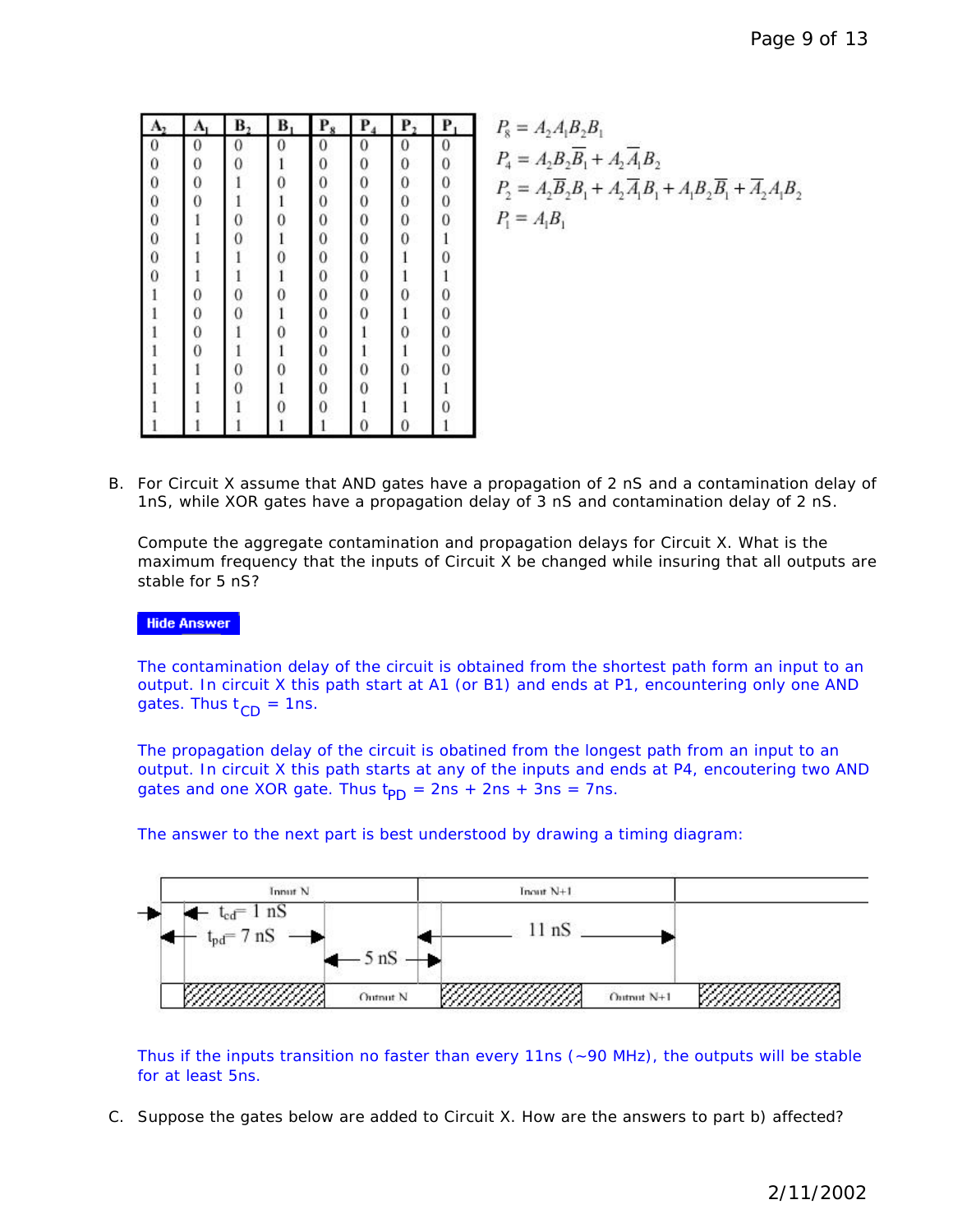

**Hide Answer** 

The shortest path from input to output now passes through three AND gates for outputs P1 and P8 and one AND gate and an XOR gate for outputs P2 and P4. Thus

 $t_{CD}$  = min(1ns + 1ns + 1ns, 1ns + 2ns) = 3ns.

The path that creats the largest propagation delay in the circuit is still the path from any input to P4, so  $t_{\text{PD}}$  is still 7ns.

With this new circuit the inputs can transition every 9ns and still guarantee that the outputs will be stable for 5ns.



Problem 7. The Xilinx 4000 series field-programmable gate array (FPGA) can be programmed to emulate a circuit made up of many thousands of gates; for example, the XC4025E can emulate circuits with up to 25,000 gates. The heart of the FPGA architecture is a configurable logic block (CLB) which has a combinational logic subsection with the following circuit diagram:

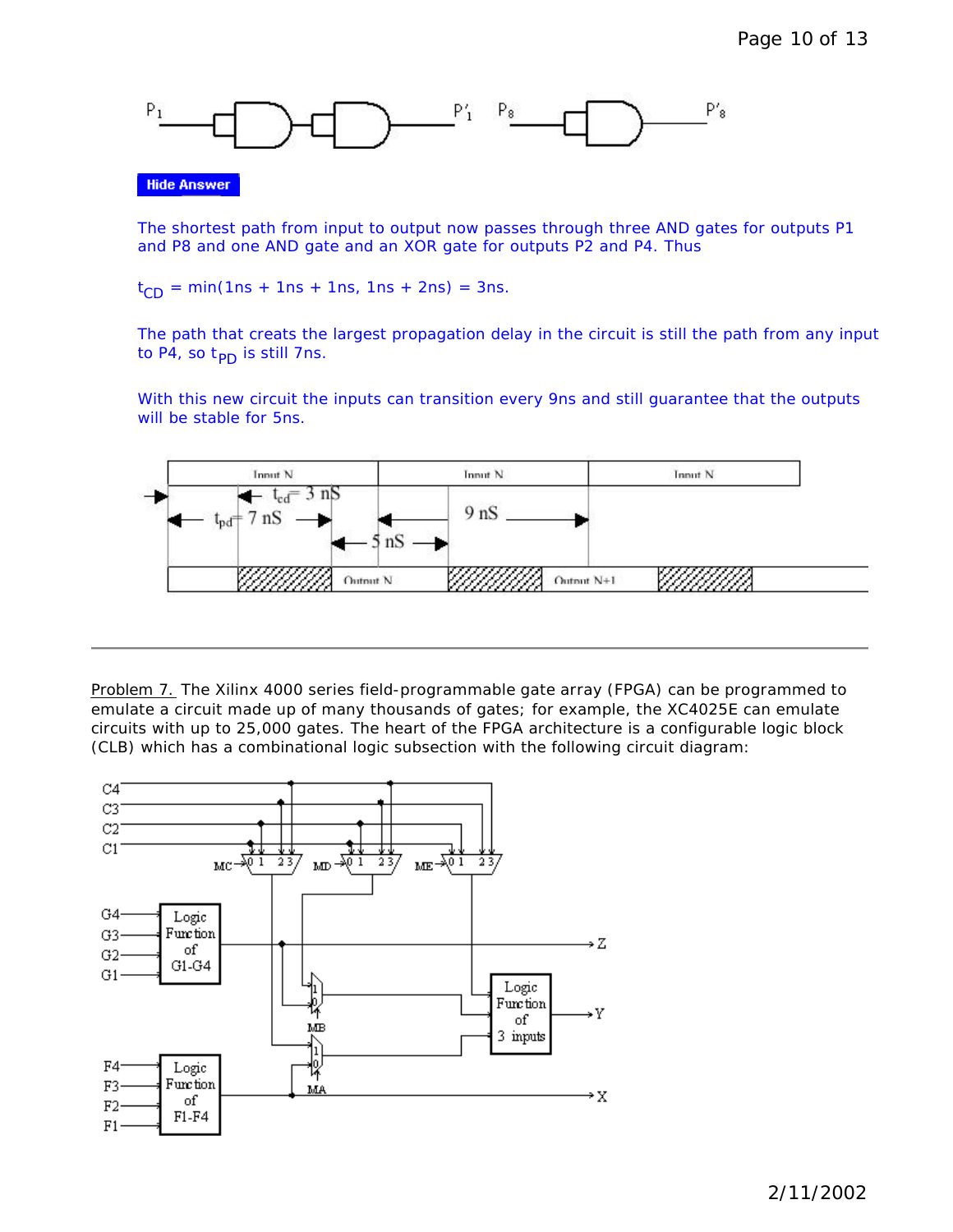## **Problem 1: Karnaugh Maps and Minimal Expressions**

| $\ddot{i}$ | <b>Truth Tables</b>      |                          |
|------------|--------------------------|--------------------------|
|            | abcd<br>1)               | <u>2)</u><br><b>WXVZ</b> |
|            | 0000<br>0                | 0000<br>1                |
|            | 0001<br>1                | 0001<br>1                |
|            | 0010<br>$\overline{0}$   | 0010<br>0                |
|            | 0011<br>0                | 1<br>0011                |
|            | 0100<br>0                | 0100<br>0                |
|            | 0101<br>1                | 0101<br>0                |
|            | 0110<br>0                | 0110<br>0                |
|            | 0111<br>$\pmb{0}$        | $\mathbf{1}$<br>0111     |
|            | 1000<br>0                | 1000<br>0                |
|            | 1001<br>0                | 1001<br>0                |
|            | 1010<br>0                | 1010<br>0                |
|            | 1011<br>0                | 1011<br>0                |
|            | 1100<br>$\boldsymbol{0}$ | $\mathbf{1}$<br>1100     |
|            | 1101<br>0                | 1101<br>1                |
|            | 1<br>1110                | 1110<br>0                |
|            | 0<br>1111                | 1<br>1111                |
|            |                          |                          |

ii) Karnaugh Maps



 $10<sup>1</sup>$ 

 $\sigma$ 

 $\overline{0}$ 

 $\mathbf{0}$ 

 $\overline{0}$ 

iii) Minimum Sum of Products

- $(1)$   $a \cdot c \cdot d + a \cdot b \cdot c \cdot d$  $(2)$   $a \cdot b \cdot c + a \cdot b \cdot c + a \cdot b \cdot d + a \cdot c \cdot d$
- iv) Minimum Product of Sums
	- $(1)$   $(c+d)(a+b)(a+d)(a+c)$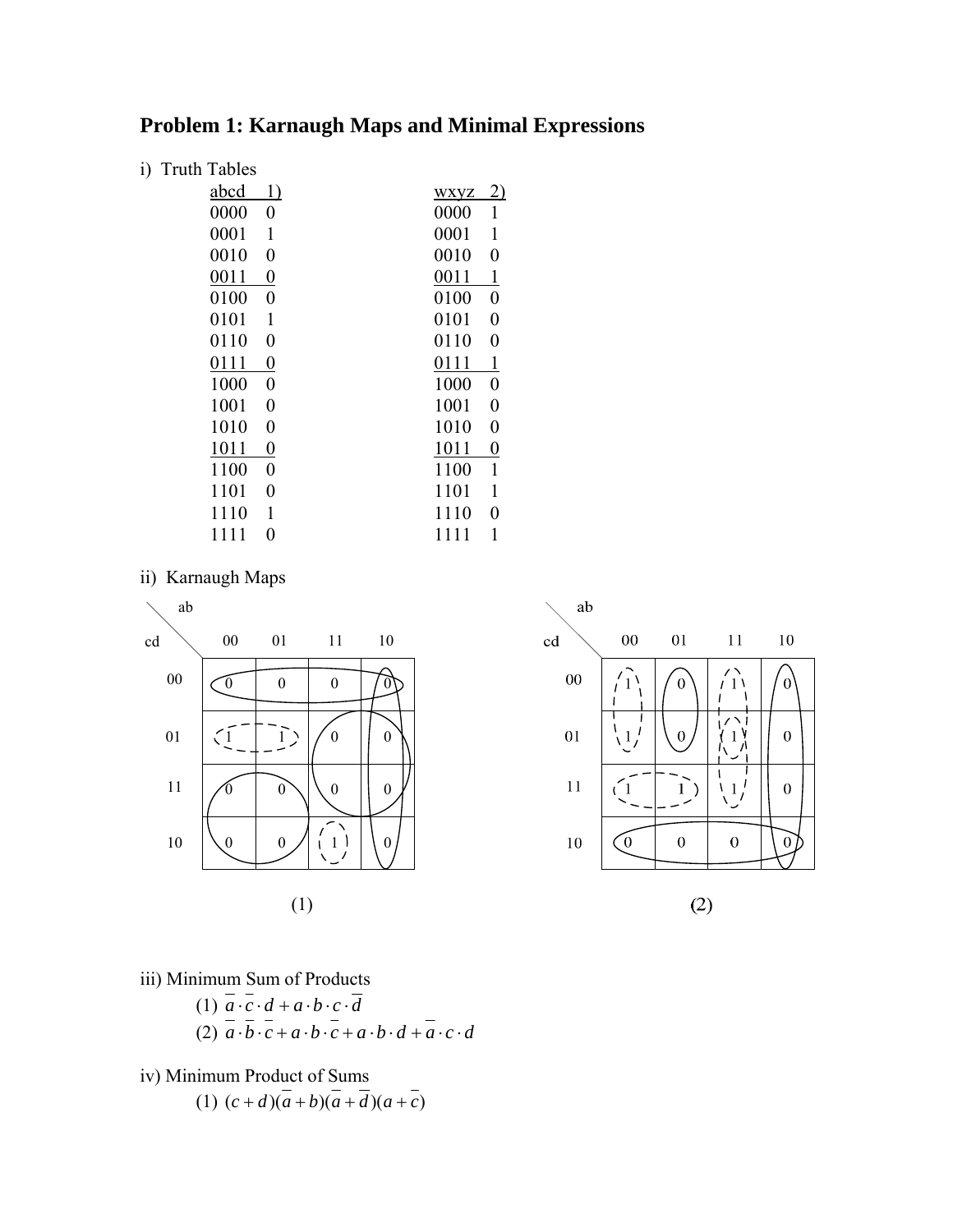$$
(2)\ \overline{(c+d)(a+b)(a+\overline{b}+c)}
$$



## **Problem 2: Karnaugh Maps with "Don't Cares"**

(1)

i. 
$$
\overline{b} \cdot \overline{c} + a \cdot \overline{b}
$$

ii. 
$$
\overline{b} \cdot (\overline{c} + a)
$$

iii. Both solutions are unique.

$$
iv. \tYes, MSP = MPS
$$

(2)

i. 
$$
\overline{b} \cdot \overline{d} + c \cdot \overline{a} + \overline{a} \cdot \overline{b} \cdot \overline{d} + a \cdot \overline{c} \cdot \overline{d}
$$

ii.  $(\bar{b} + c + d)(\bar{a} + c)(a + b + \bar{d})$ 

iii. The MPS solution is unique, the MSP is not.  
\nIn the MSP: 
$$
\vec{a} \cdot \vec{b} \cdot \vec{d}
$$
 can be replaced with  $\vec{c} \cdot \vec{b} \cdot \vec{d}$ .  
\n $\vec{a} \cdot \vec{c} \cdot \vec{d}$  can be replaced with  $\vec{a} \cdot \vec{c} \cdot \vec{b}$ .

iv. No,  $MSP \neq MPS$ .

## **Problem 3: DeMorgan's Theorem**

1) 
$$
(\overline{a \cdot b \cdot c \cdot d}) = a + \overline{b} + c + d
$$

2) 
$$
(\overline{a} + \overline{b} + c + \overline{d}) = a \cdot b \cdot \overline{c} \cdot d
$$

3) 
$$
(a \cdot \overline{d}) \cdot (\overline{b} \cdot c) \cdot (c \cdot \overline{d}) = a \cdot \overline{b} \cdot c \cdot \overline{d}
$$

## **Problem 4: Transistor/Gate Level Synthesis**

1) Transistor implementation